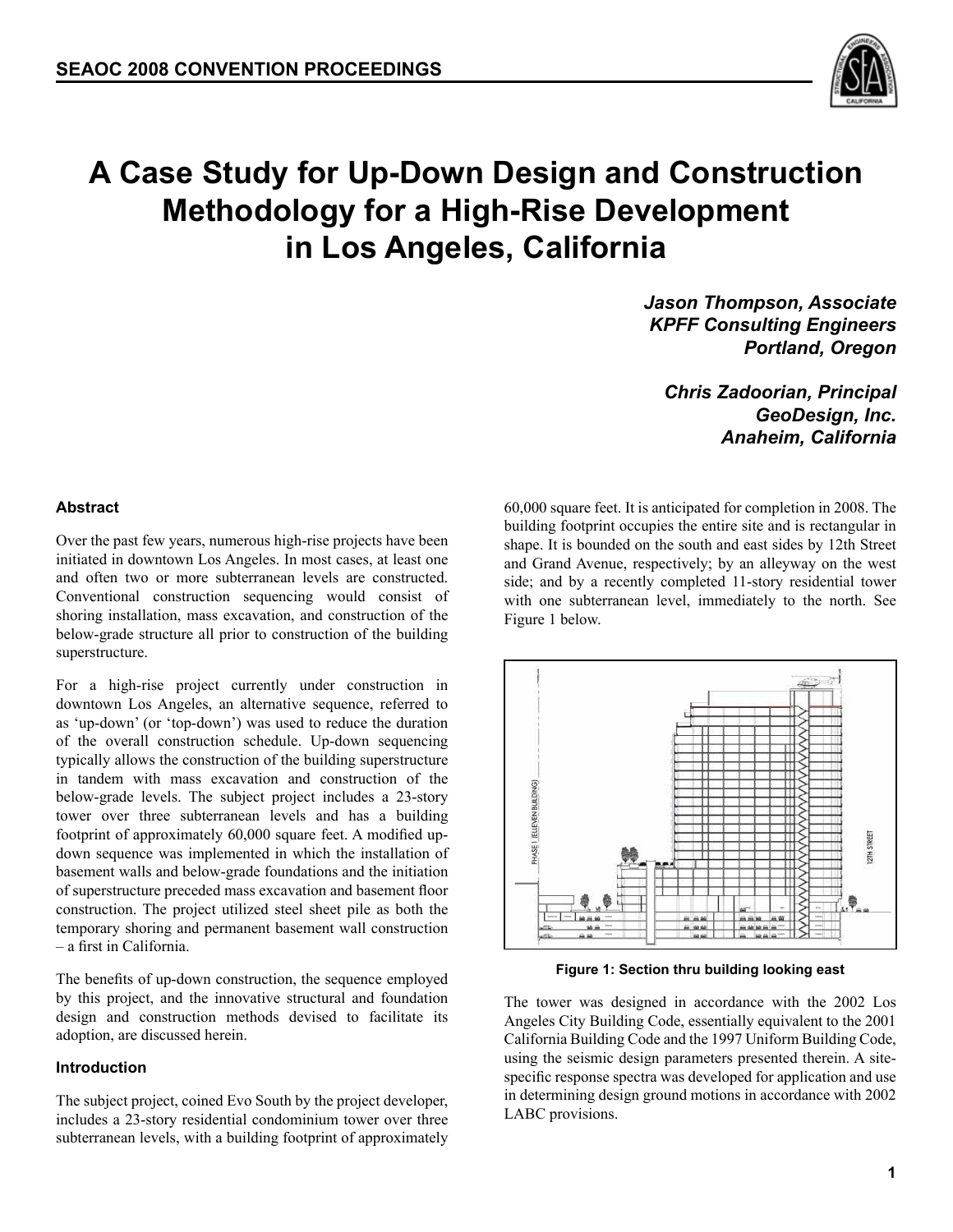Lateral forces due to wind or seismic events are resisted by three shear wall cores that extend from the P3 level around the stairs and elevators. Two of these core walls continue up to the tower roof (within the up-down zone of construction), while a third northernmost core continues up to the underside of the 6th floor terrace. The shear walls comply with the code prescriptive requirements of a Building Frame Shear Wall system (R=5.5) and incorporate diagonally-reinforced coupling beams at stacked door openings where geometry and calculated shear demands warranted their use (CBC, 2002).

To design the lateral force resisting system, a linear response spectrum analysis was performed using a three-dimensional ETABS computer model. The effective properties of the shear wall coupling beams were set to those suggested by Paulay and Priestley (1992). Using a simple non-linear push analysis, as justified by Hindi and Hassan (2004), these properties were subsequently verified and plastic rotation demands at ΔM were compared to the allowable limit of 0.03 radians as suggested by FEMA 356 for Life Safety performance.

Maximum dead-plus-live loading for interior columns was 2,100 kips. Maximum short-term seismic loading on core drilled shafts was 3,350 kips. The average applied foundation pressure over the entire footprint of the tower was 12,000 psf, with peak pressures beneath the cores of 20,000 psf.

The excavation extended two levels below the adjacent mid-rise tower foundation system and a utility vault, requiring support of that existing construction. Low-rise buildings west of the site also imposed surcharge loading on the temporary shoring and permanent walls below grade.

At the direction of the Los Angeles Department of Building and Safety, the structural design was peer reviewed.

## **Up-down Construction**

The up-down construction method involves the construction of above-grade levels prior to (or in tandem with) the construction of below-grade levels within the same footprint. It can be used to mitigate some of the issues associated with temporary shoring of below-grade construction in congested urban environments, as well as to shorten the construction schedule. In this project, an up-down methodology was chosen for the southern half of the project site beneath the tower footprint. This shortened the overall construction schedule, thereby allowing reduced carrying costs on the construction loan and earlier tenant occupation. The northern half of the site—encompassing half of the below-grade parking garage, the ground level plaza, and the 6th floor terrace—was completed using conventional methods following prior excavation down to the P3 basement level.

Sheet piles extending 15 feet below the underside of the eventual P3 basement level was first placed on the east, west and south sides of the site by utilizing a push press driver with an integrated auger bit to help clear cobbles. This sheet piling, with an 18-inch deep profile and nearly <sup>3</sup>/<sub>4</sub>-inch flange thickness, would eventually become the finished basement walls.



**Figure 2: Installation of sheet piles**

The north end of the site is bordered by a large underground Los Angeles Department of Water and Power (DWP) vault and a parking garage for an adjacent property, which extends a single level below grade. With the sheet pile walls now in place, excavation was performed to bring the grade of the entire site (up-down and conventional zones) down one story to the underside of the P1 basement level (see Figure 3). Temporary shoring was not needed for this condition since the sheet pile was capable of cantilevering the single story. Within the conventionally constructed north zone, tiebacks were installed through the sheet pile in order to allow further excavation in a subsequent stage. A bermed ramp on the northern side of the site allowed access into and out of the dig.

Within the up-down zone, drilled shafts were then placed as the foundation elements for the tower columns and shear wall cores. Following drilling and temporary casing, rebar cages were lowered into the shafts and concrete tremied up to an elevation consistent with the underside of the P3 basement level. Two-story-tall precast concrete columns extending from the P3 to P1 levels were lowered into the shafts and held in place. Pea gravel was placed in the interstitial space between the precast column and sides of the hole prior to removing the temporary casing.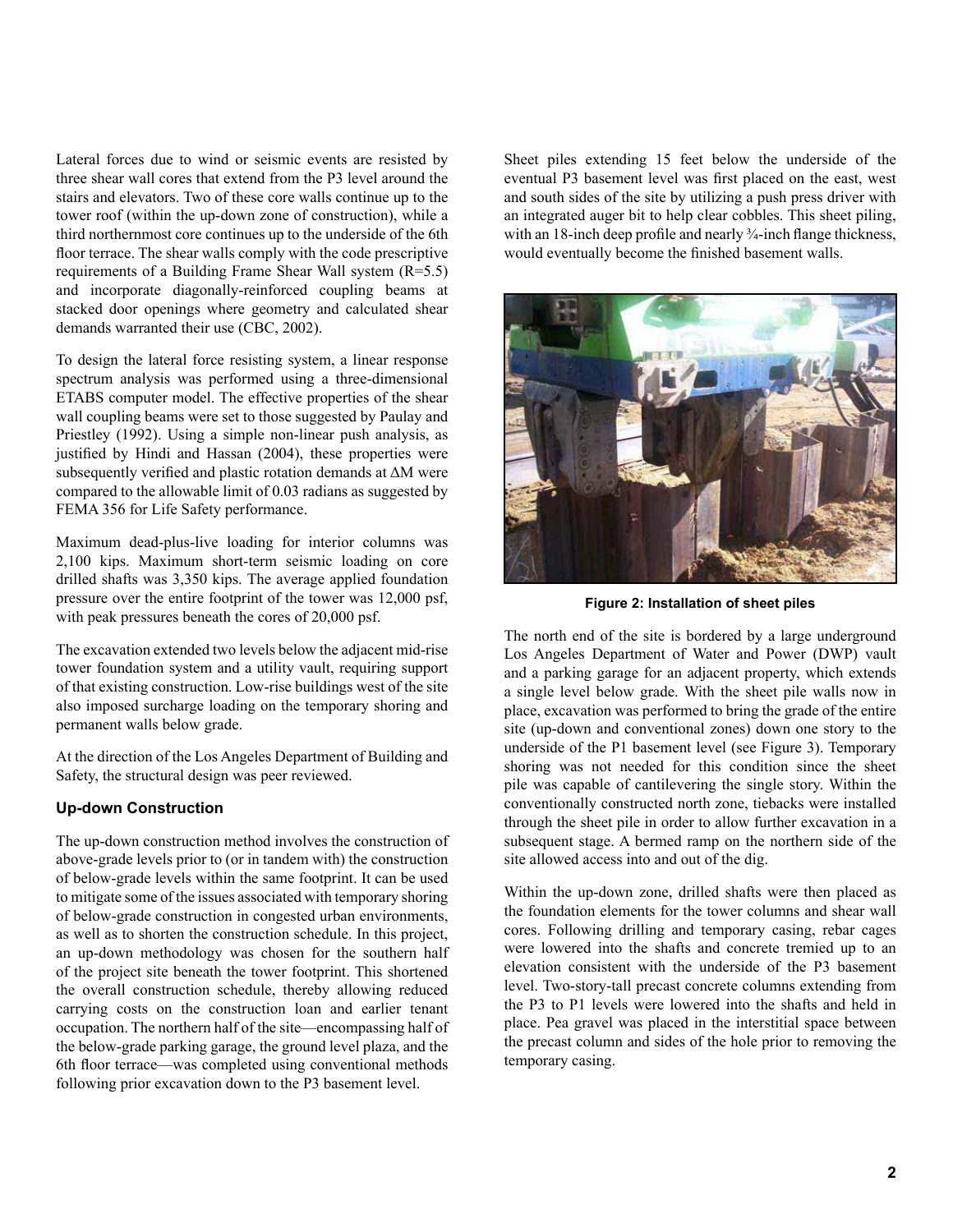

**Figure 3: Excavation to P1 level**

Within the up-down zone of the site, a temporary low-strength concrete waste slab was then poured on grade to allow a smooth forming and working surface, followed by the placement of the P1 basement slab. With the sheet pile walls, drilled shafts, columns and P1 slab now in place, tower construction could proceed upward prior to further excavation downward. Columns, shear wall cores, and slabs up through the 4th floor were placed in conventional fashion, with the P1 slab used as the base of re-shoring. See Figure 4.



**Figure 4: P1 slab in place, construction proceeds upward in up-down zone**

Excavation beneath the P1 slab then proceeded, with particular care taken when the underside of the P1 slab (which was somewhat protected by the waste slab) and the pea gravel surrounding the precast columns were exposed to view. This "mining operation" continued to the lowest excavation limits

below the eventual P3 basement level slab. Since the P1 slab now effectively braced the sheet pile basement walls, and these walls are capable of spanning between the bottom of excavation and the P1 level, there was no need for tiebacks within the updown zone. Placement of the remainder of the below-grade structure within the up-down zone – including the grade beams, P3 slab, and P2 slab – followed thereafter, all while tower construction continued upward. See Figure 4.

Precast concrete was chosen for the two-story gravity columns extending from the P3 to P1 basement levels within the up-down zone due to its compatibility with the remainder of the concrete construction. Vertical reinforcing bars were extended below the bottom ends of the columns to provide a compression lap splice into the drilled shaft below, and extended above the top end of the columns to be lap-spliced or mechanically coupled with the reinforcing bar for the cast-in-place columns above.



**Figure 5: Mining excavation beneath P1 slab**

To facilitate placement of the precast columns within the drilled shaft holes, special guide templates were designed and fabricated by Malcolm Drilling for each combination of column size and drilled shaft diameter (see Figure 6). These templates consisted of a slightly smaller diameter steel casing than that of the drilled shaft and incorporated adjustable jacks that reacted against the inner surface of the temporary drilled shaft casing to provide any adjustments needed to achieve correct final column location.

With the aid of this custom-guiding mechanism, the precast columns were lowered into the cased holes and the bottom rebar extensions wet-set into the drilled shaft concrete below (see Figure 7). A retarder was used to prevent the concrete within the drilled shaft to set up prior to column placement. The columns were then locked off at the proper location and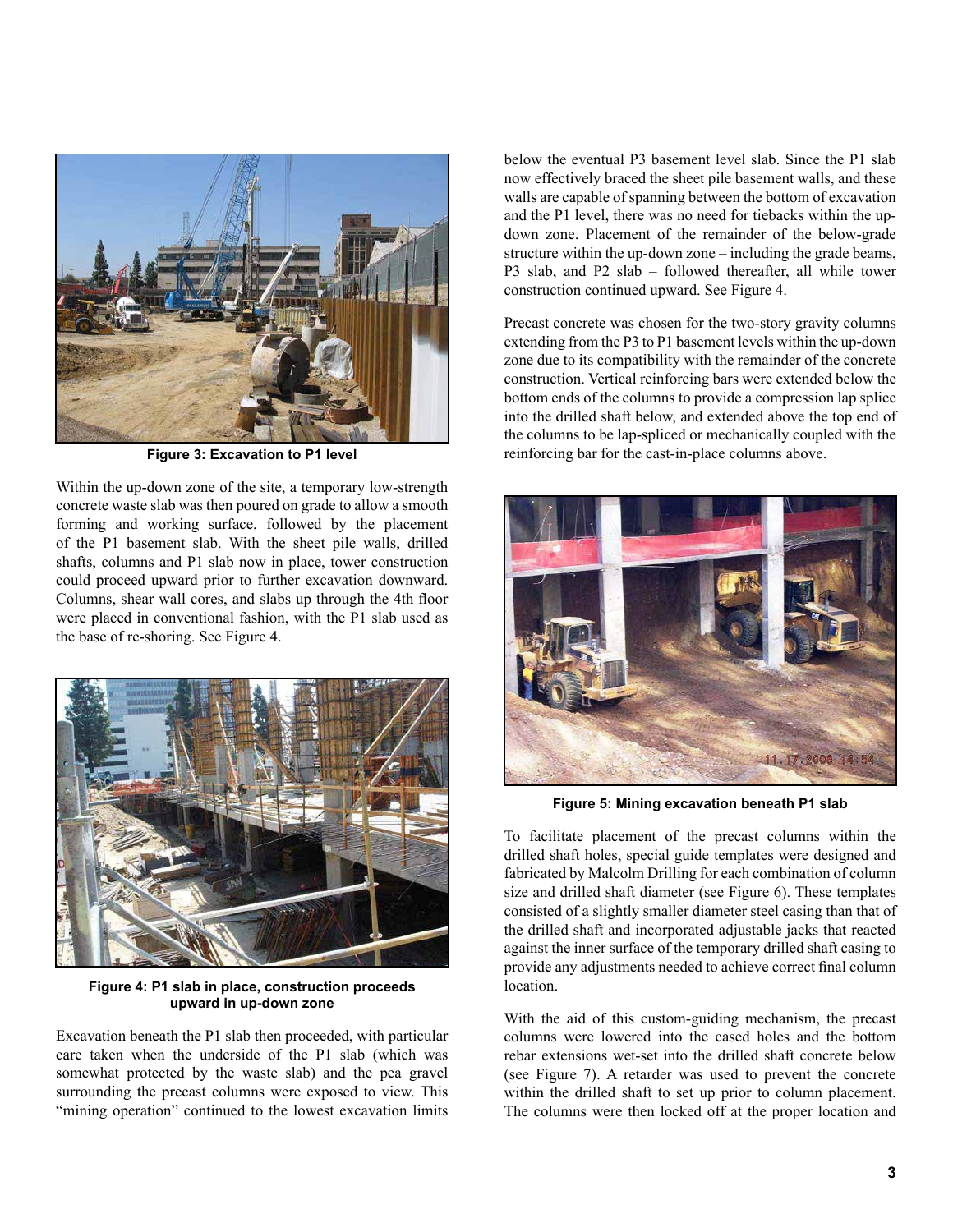elevation until the concrete within the drilled shaft set up sufficiently to support the weight.



**Figure 6: Column installation template**



**Figure 7: Lowering precast gravity column into place**

Given the inherent uncertainties associated with completing a blind wet-set rebar connection 25-feet down a hole, highstrength non-shrink grout was subsequently pumped thru a 2-inch-diameter port at the center of each precast column into the column-to-shaft joint to ensure complete and competent contact bearing between the underside of column and top of drilled shaft below.

Threaded dowel inserts and ¾-inch depressed keys were strategically cast within the precast columns at the P2 and P3 slab elevations for eventual connection with grade beams, the elevated P2 slab, and elevated beams.

Construction of the shear walls below the P1 basement level began in much the same fashion as the columns, with L-shaped corners of the shear wall cores plant-cast and set atop large diameter drilled shafts. These corner elements were cast with threaded dowel inserts and horizontal keys along the entire length of those vertical faces in eventual contact with the remainder of the walls (see Figure 8). Instead of rebar dowels at their base, an embedded W12 steel wide flange section with headed shear studs was cast within and extended below each of the L-shaped columns. This W12 shape is wet-set into the drilled shaft below such that it will then be capable of transferring uplift forces due to a seismic event from the shear wall into the drilled shaft. The remaining wall panels between the precast corners were reinforced and cast in place after the completion of excavation within the up-down zone and during subsequent basement construction.



**Figure 8: Precast shear wall core corner prior to installation**

## **The Sheet Pile Innovation**

The use of steel sheet pile as a permanent basement wall, while successfully employed in Europe and in a few locations in the United States, was a new and unproven technology to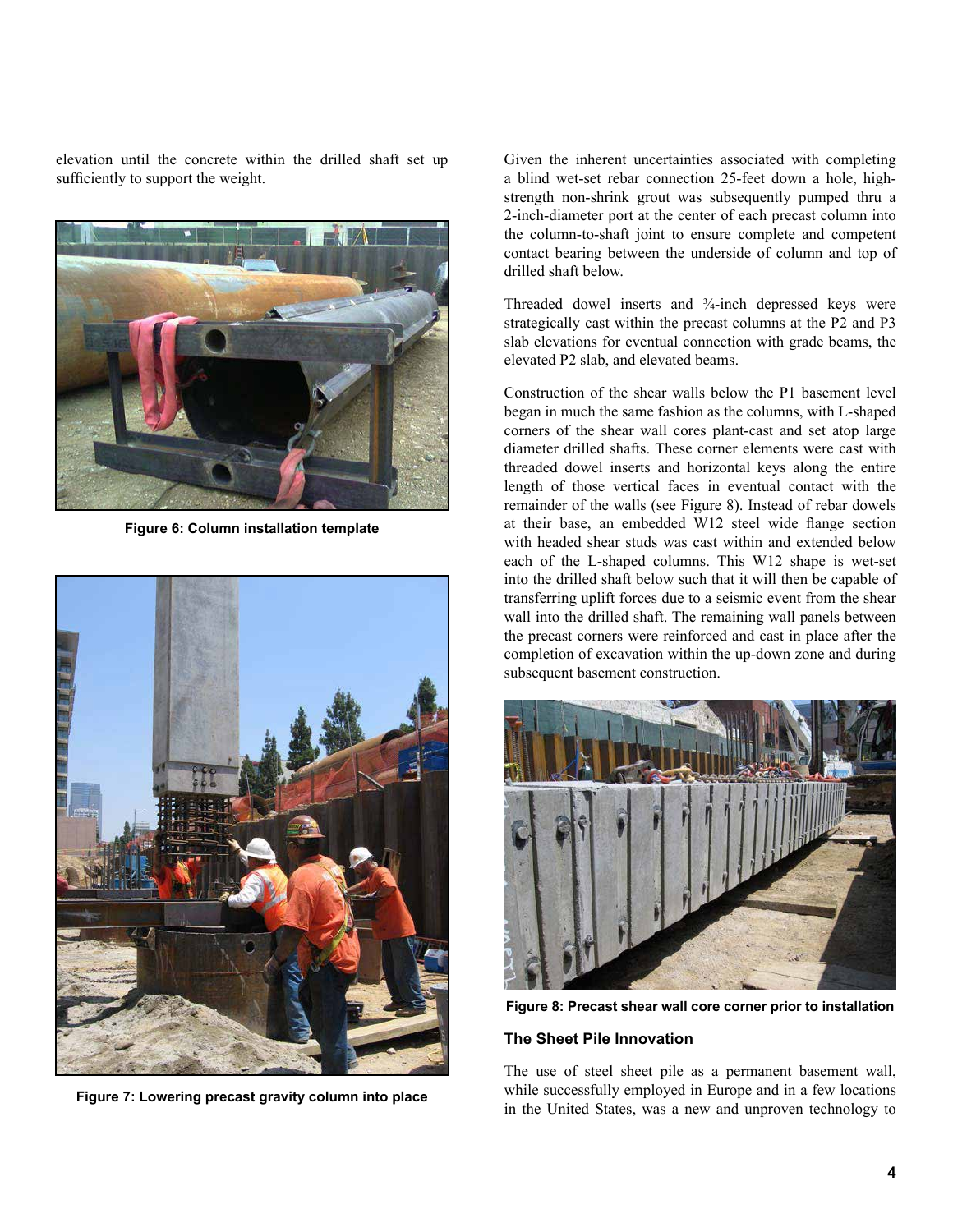the City of Los Angeles. It was chosen on this project mainly for its speed of installation and its advantages in facilitating up-down construction. Since the same standard sections of sheet pile used more typically for marine and other foundation applications were employed here, it also was readily available. Furthermore, sheet pile installation could be made with the same tolerances as conventional concrete construction.

Sheet pile is traditionally driven in sections with vibratory or impact hammers, with sections joined at vertical interlocks. Due to negative implications of loud hammering or vibration on neighboring buildings in the Los Angeles southern downtown urban environment, as well as the presence of large cobbles at the site, a "silent" press piler was employed to hydraulically jack or press the sheets of pile into place. The press piler was fitted with a pre-auger bit that mitigated the effects of the large cobbles on the installation of sheet pile. The press piler was laser guided, used previously placed sections as reaction piles, and was self-advancing. The noise level during pile installation was roughly the equivalent of that made by a semi-truck and vibrations were virtually non-existent. Following excavation, the interlock seams joining individual sections of sheet pile were welded with non-structural seal welds, which were then subjected to periodic visual inspection and a magnetic particle testing program. These welds completed a basement wall construction type that is an impervious water and methane barrier. See Figure 9.



**Figure 9: Magnetic particle testing following welding of sheet pile**

Advancement of the sheet piles through the upper gravel and cobbles in the upper 20 to 30 feet of the subsurface soil was facilitated by the pre-drilling at the leading edge of each half sheet. This pre-drilling loosened the soils and effectively reduced the lateral confining stresses. A total of approximately 400 sheet pile half-sheet sections were installed to a depth of roughly 46 feet, which provided approximately 800 lineal feet of temporary shoring support for the subsequent excavation, as well as for the permanent building walls below grade.

Where sheet pile walls terminate, a direct positive connection along the vertical joint between the sheet pile and adjacent concrete wall construction was required. At the northwest corner of the site, a continuous steel angle was used to connect the sheet pile wall with the existing concrete DWP vault wall. This angle was secured to the sheet pile with a continuous fillet weld and to the vault wall with adhesive anchors. At the other few locations where sheet pile was not used, such as at the northeast corner of the site, deformed dowel bar anchors were welded to the last section of sheet pile and lapped with horizontal reinforcing within the adjacent shotcrete basement wall.

At the connection between ground floor slab and perimeter sheet pile walls, welded deformed bar anchors facilitate the transfer of wind or seismic diaphragm forces from the interior core walls to the sheet piling. In-plane forces are then transferred from the sheet piling into the adjacent soil using friction capacities resulting from the lateral soil pressures acting normal to the exterior face of wall. A soil-to-steel friction coefficient of 0.35 was used at outer pile flanges and a soil-tosoil friction coefficient of 0.75 was used between these outer flanges. For conservatism, lateral pressures within the upper 20% of retained soil height were ignored.

The P1 and P2 basement level slabs are connected to the exterior sheet pile walls with only a steel ledger angle. This ledger angle is a redundant feature, since a row of building columns are located just a few feet within the sheet pile perimeter, thereby eliminating the need for the sheet pile walls to support gravity loads. In the project's design phase, the sheet pile wall had not yet been approved as a four-hour fire rated assembly, which is required for gravity load-carrying basement walls in the City of Los Angeles (LABC, 2002). (It is important to note that testing sponsored by the sheet pile manufacturer, Nucor Skyline, has since been successfully completed by an approved testing agency, thereby allowing sheet pile walls to carry gravity loads in future projects).

Approval for the use of sheet pile on this project involved a comprehensive effort by the design team, general contractor, sheet pile manufacturer and sheet pile installer to address and answer all questions put forth by the City's permitting agencies.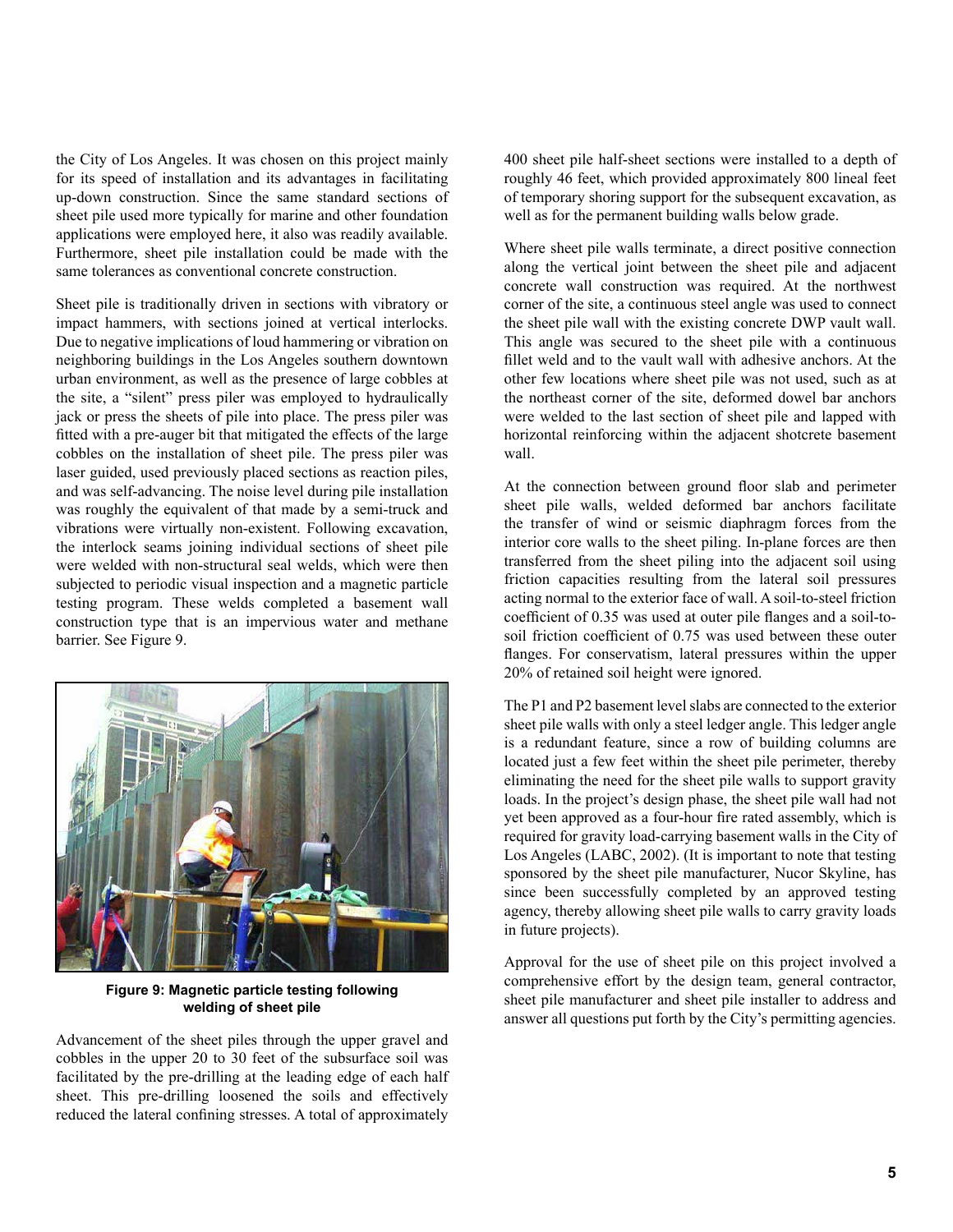## **Observing the Bottom of a Drilled Shaft**

As previously mentioned, drilling for foundation shafts was performed from the P-1 level. At the time of the shaft construction, the upper 20 feet of the soil was within the limits of excavation for the P-2 and P-3 levels. Thus, the foundation shaft begins approximately 20 feet below the ground surface level at the time of drilling.

Perched groundwater present at the site impacted the construction of the drilled shafts, and drilling mud and/or casing were used in most of the drilled holes to minimize caving of the shaft sidewalls. The shafts ranged from 3 to 6 feet in diameter and were designed to develop their resistance in end bearing. Thus, careful observation of the bottom of the shaft excavation was required to assure loose materials were properly removed.

Capacities of the drilled shafts were on the order of 2,100 kips, resulting in an applied bearing pressure of over 35 tons per square foot at the shaft tip.

To perform the necessary bottom observation, a customized drilled shaft inspection camera (DSID) was fabricated by the geotechnical engineer (see Figure 10). The device consists of a 24-inch bell that houses a video camera, water, and compressed air lines. The bell is equipped with notched triangular blades labeled in half-inch increments. When viewed remotely via the fiber optic camera, the depth of penetration of the bell into the bottom of the shaft excavation can be observed.



**Figure 10: Drilled shaft inspection device**

The sequence for the observation of the shaft bottom includes at least one pass with a clean-out bucket by the drilling contractor, lowering the device to the bottom of the shaft, activating the compressed air line to force the drilling mud, and viewing the amount of penetration of the bell. Several observations were

made in each drilled shaft to provide coverage over the largediameter shaft bottoms.

The video is fed to a remote television and viewed and narrated by the geotechnical engineer. A complete video and audio recording of each observation is saved electronically and later transferred to appropriate media.

## **Discussion of Geotechnical Conditions**

Geotechnical exploration borings were drilled using a combination of hollow-stem auger drilling equipment and large diameter bucket auger drilling equipment. The boring depths ranged to 150 feet below the existing ground surface. The large diameter borings were drilled to provide the foundation drilling contractor with an estimate of the stand-up capabilities of the shaft side-walls; to indicate the presence of any perched groundwater; and to help evaluate the need for special provisions to minimize or mitigate caving of drilled shaft sidewalls.

The site is underlain by unconsolidated river sediments consisting of alternating layers of clays, silts, sands, and gravels that extend to depths of approximately 200 feet below ground surface (bgs). The primary groundwater aquifer at the site is deeper than 150 feet bgs, although shallower perched groundwater zones are typically present above cohesive deposits. Perched water was encountered in the drilled shaft excavations.

The soils at the site included up to 5 feet of fill materials overlying medium stiff to very stiff silt and clay to depths of approximately 15 feet bgs. Very dense, well-graded to poorly graded sand with gravel and cobbles is present below the upper silt and clay, typically extending to approximately 45 feet BGS. The overall dense sand layers include occasional stiff to very stiff layers and lenses of silt, and dense layers of silty sand. Stiff to very stiff, silty clay was encountered below the dense sand and gravel layer to a depth of approximately 70 feet, and that layer is generally underlain by dense sand to the depths explored. A geologic cross section is shown on Figure 11.

The project site is located within a City of Los Angeles designated methane zone, and protection from methane as seepage into the building was required.

Interestingly, perched groundwater was not encountered at the time of the borings drilled in the summer months; however, groundwater was encountered during the construction of the sheet pile and drilled shafts, which was performed in late spring. One explanation for the groundwater encountered during the drilled shaft installation is that the sheet pile installation may have trapped perched water within the site boundaries that would have otherwise migrated downstream.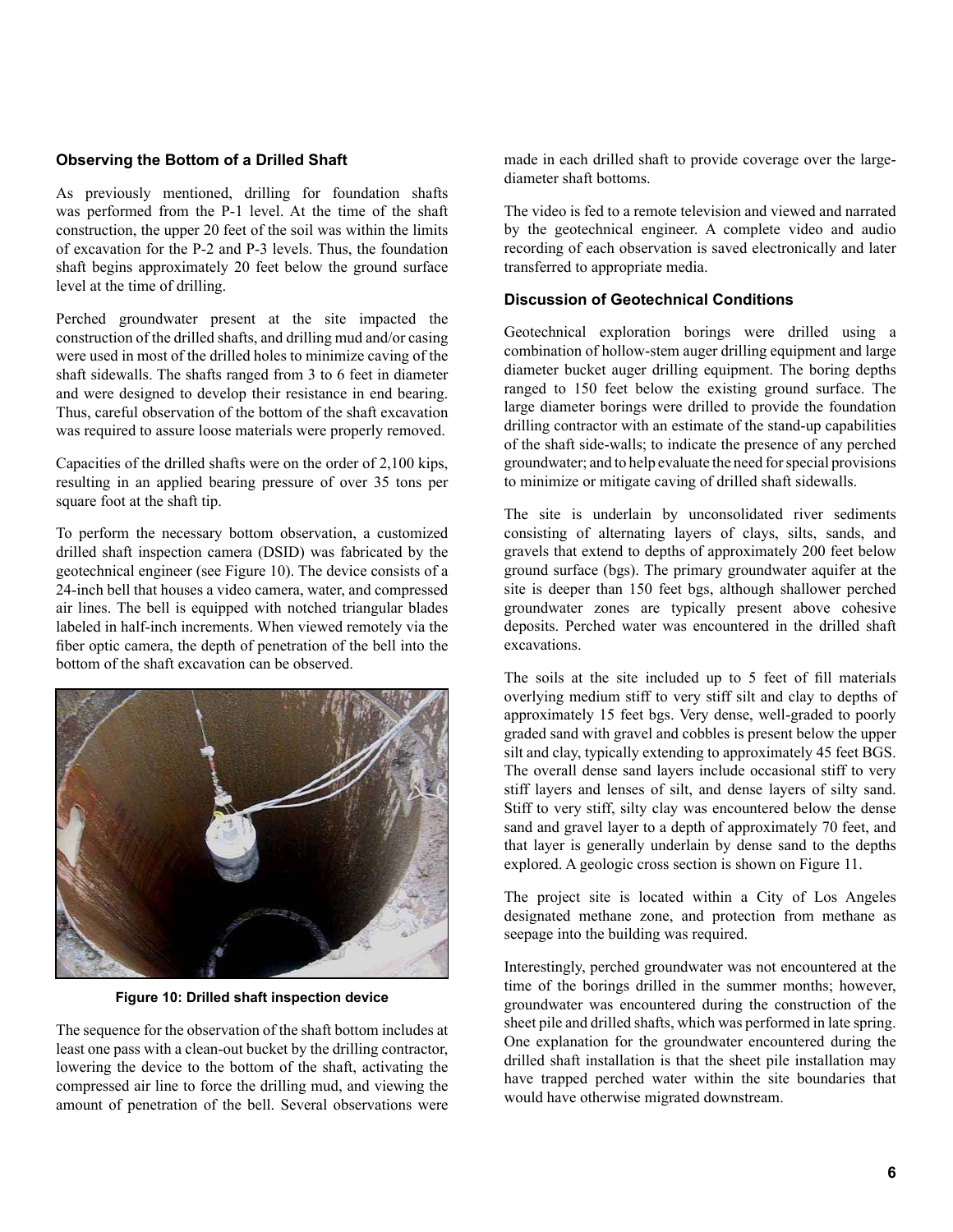

**Figure 11: Geologic cross section**

Drilled shaft foundations supporting gravity columns were designed to tip in the dense sand layer approximately 70 feet below the original ground surface and 40 feet below the P3 level. Deeper shafts were required to support the tower core walls and associated seismic loading. These shafts extended upwards of 120 feet below the original ground surface (85 feet below the P-3 level) and tipped in the dense sand layer present at that depth.

For the temporary shoring condition within the conventional zone, sheet piles were designed as part of a braced system that included tie-back anchors (see Figure 12). For the permanent wall below grade condition and for the temporary shoring condition within the up-down zone, internal bracing is provided by the P3, P2, P1 and ground level floor slabs. Due to the potential for periodic perched groundwater, the lower section of the sheet piles was designed to resist hydrostatic pressure in addition to the active soil pressure loading.

Since the excavation extended below the subterranean level of the adjacent DWP vault, the adjacent vault walls were supported during the construction by conventional underpinning techniques. These included installing soldier piles, located immediately in front of the existing walls and slant drilled at a very slight angle, which were then tilted into place and aligned beneath the adjacent foundation. Bearing plates were attached and shimmed to provide positive support for the adjacent tower foundation. See Figure 13.



**Figure 12: Installation and tensioning of tiebacks at sheet pile within conventional zone**